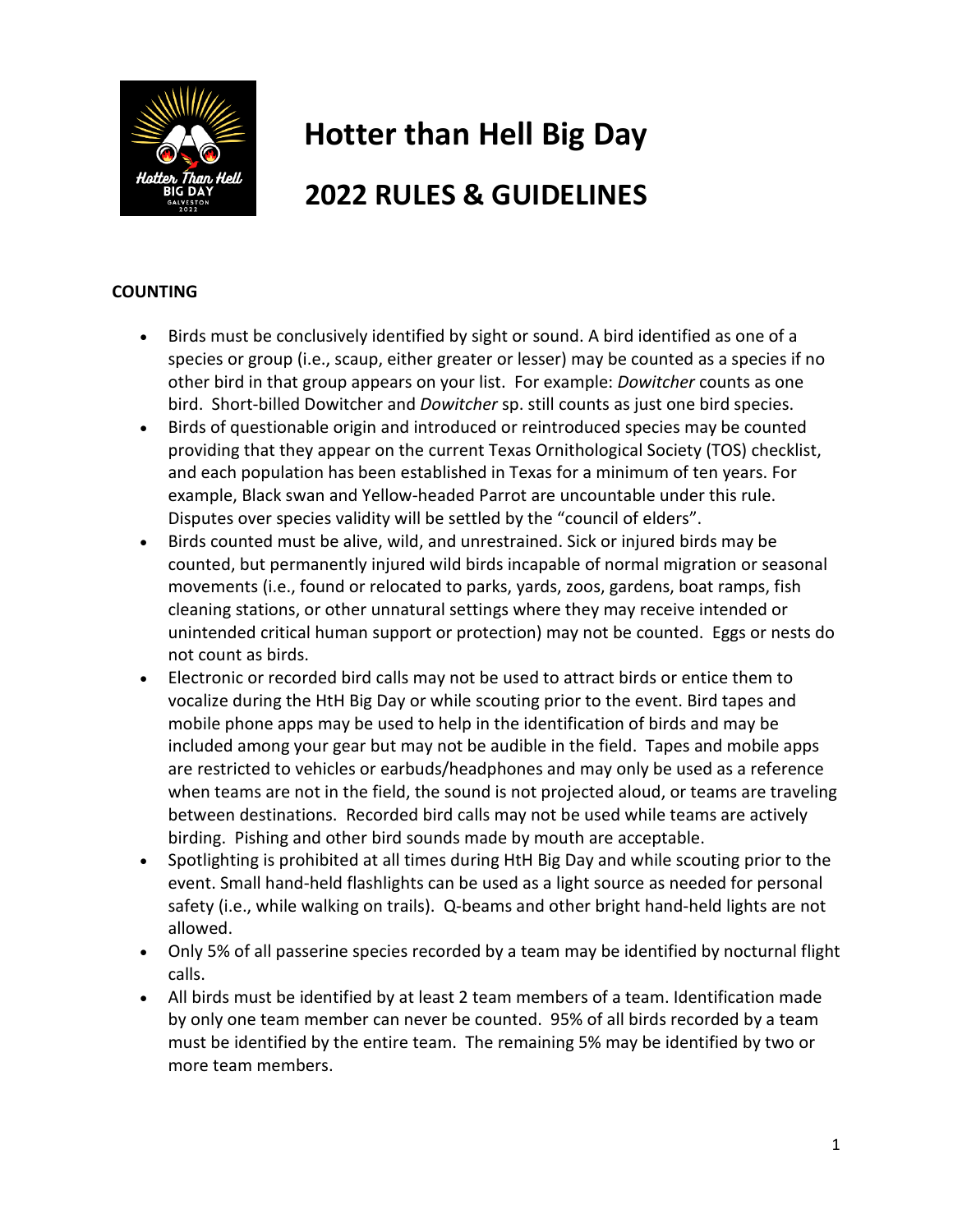- It is not necessary for all team members to identify the same individual bird. As long as all team members encounter and identify a species during the day, the bird can be counted.
- Disturbance to nesting species increases exponentially in relation to the number of people who know about a site. Don't tell other people the location of any nesting species. Nest harassment is discouraged.

#### **TIME FRAME**

For the purposes of the inaugural GINTC HtH Big Day, the "day" ends at 12pm on Monday, 11 July 2022. Teams can list birds encountered between 12pm on Sunday, 10 July and 12pm Monday, 11 July.

# **GEOGRAPHIC REGION**

Galveston Island Nature Tourism Council is interested in promoting the natural resources of Galveston County; therefore, the geographic limit for birds that can be counted for the HtH Big Day is Galveston County. We are interested in showcasing all areas of Galveston County and encourage teams to survey the entire county for this event.

# **TRAVEL**

- All vehicles except aircraft (including drones), and airboats may be used.
- Team members must remain at distances which permit direct, unamplified voice communication at all times. Voice contact is defined as shouting distance. Electronic voice transmission in any form is prohibited. This includes CB radios, hand-held radios, cell phones, texting, etc. for teams using multiple vehicles.
- Participants are not required to travel in the same vehicle and are encouraged to obey social distancing recommendations in place at the time of the event. Physically pointing out birds between vehicles is allowed and encouraged to help with social distancing recommendations.

#### **PARTICIPANTS**

- Teams consist of a minimum of three with a maximum of five members.
- Teams can use a non-birding driver as an unofficial team member.
- The registration fee for each team is \$100 regardless of the number of team members

#### **CONDUCT**

- Each of the members of the team must count only birds personally identified beyond a doubt.
- Team members must be familiar with and willing to comply with these guidelines through the event.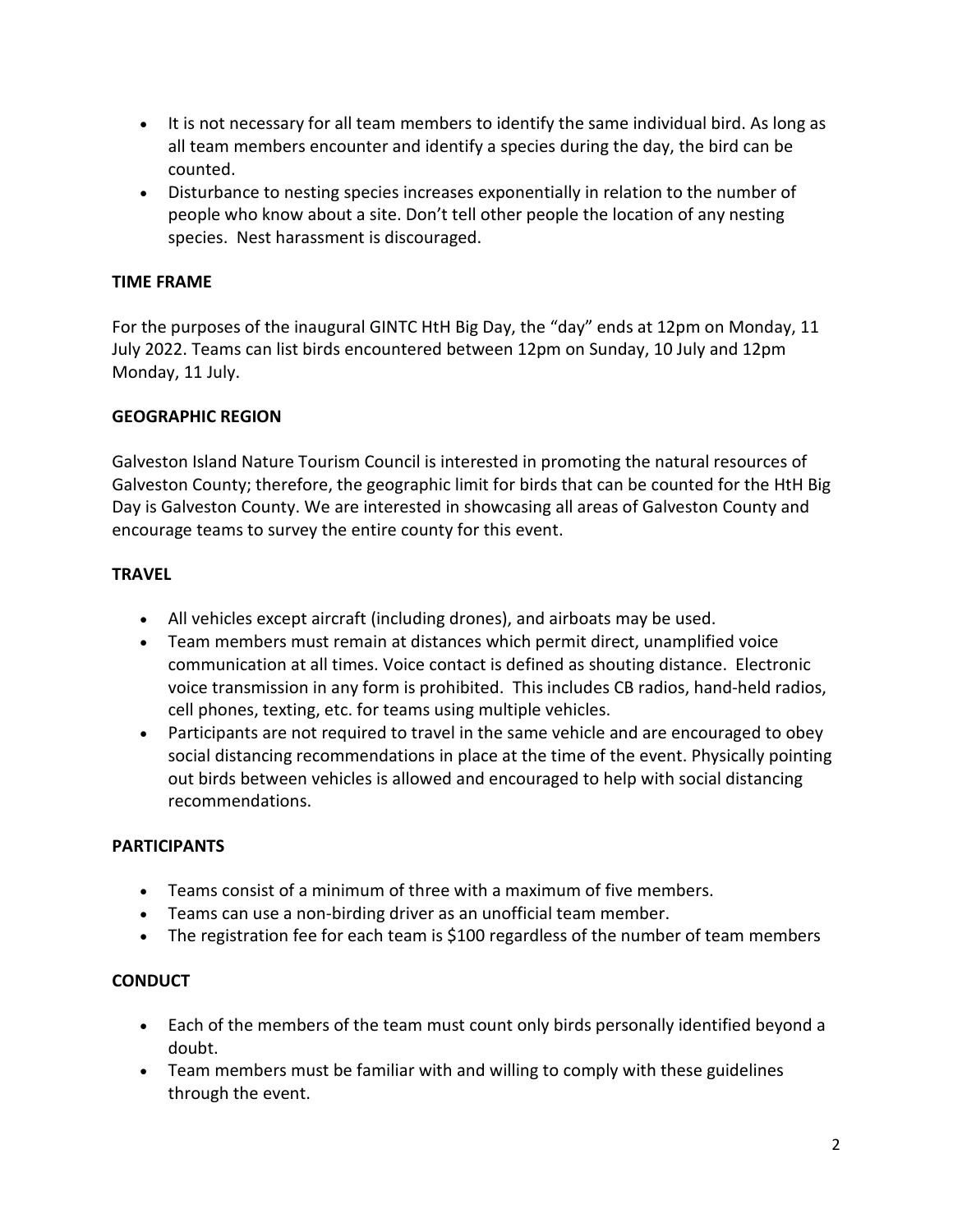- No team may intentionally flush or drive into hiding any bird to prevent another team from finding it.
- Team members must follow Federal and State laws; for example, speed limits and laws against trespassing on private property. Please note that Texas is a private lands state, and trespassing is considered a serious offense. Before the event, you must obtain permission from the landowner of any private land you plan to enter. Do not enter the closed areas of public sites (i.e., closed portions of National Wildlife Refuges).

### **COMARADERIE**

- Teams are encouraged to share information with other teams prior to and during the event.
- Any information received prior to or during the HtH Big Day may be used by teams. Hired guides are not permitted.

# **ETHICS**

Each participant is required to maintain proper birding ethics at all times as defined in the [ABA](https://www.aba.org/aba-code-of-birding-ethics/)  [Code of Ethics.](https://www.aba.org/aba-code-of-birding-ethics/)

# **SCORING**

- Each team captain is encouraged to list sightings on eBird. In the spirit of expanding the citizen science value of eBird, the listings should comply with the typical standards of listing species accounts within a small habitat area with as much accuracy as possible. This will likely require the team captain to enter multiple lists through the Big Day. The purpose of entering these lists on eBird is not to verify the team lists for this event, but rather to build the valuable data that eBird compiles.
- Each team captain is encouraged to share their lists with their team participants and GINTC to help us build our knowledge of the Galveston area's year-round nature tourism potential. An email address will be provided to team captains as the event nears to help with this information sharing.
- Teams will submit a filled-out checklist at the countdown event hosted by Galveston Island Brewery, beginning at noon on the 11th. Checklists will include team members contact information and will be used to identify the overall diversity that Galveston County has to offer at what's considered the worst time of year for birding, but we all know and appreciate as "hot" all the time.
- Teams should emphasize rare and unexpected species in their lists as well as interesting and unique experiences they had during the event. As an annual event having your adventures on record as recruiting tools is a huge benefit.
- Team checklists will be accepted as submitted and the top efforts will be recognized during the countdown event.